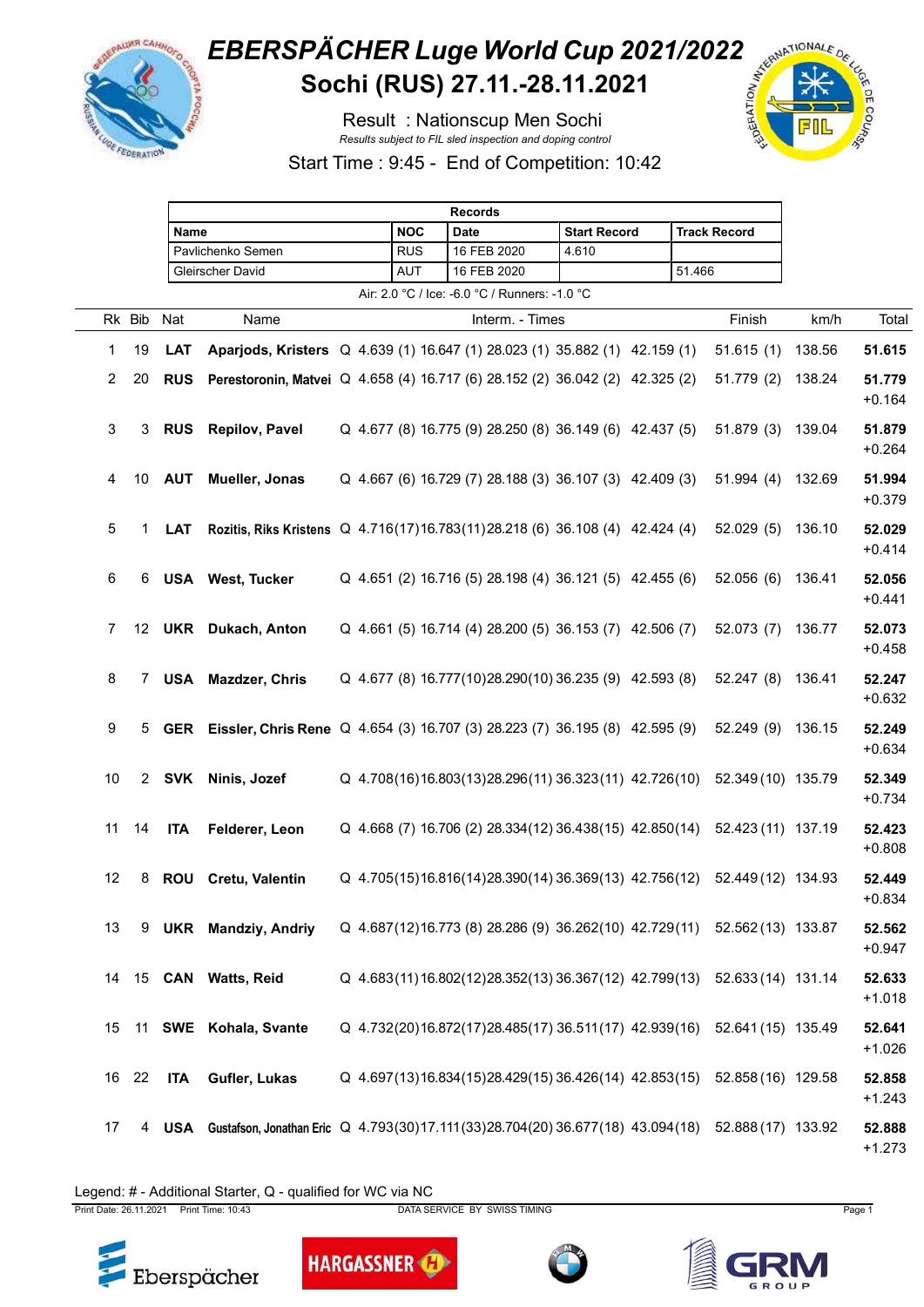

## **EBERSPÄCHER Luge World Cup 2021/2022**<br>Sochi (RUS) 27.11.-28.11.2021 **Sochi (RUS) 27.11.-28.11.2021**

Result : Nationscup Men Sochi *Results subject to FIL sled inspection and doping control*



Start Time : 9:45 - End of Competition: 10:42

|    |        |            | <b>Records</b>                 |  |            |                                                                        |                     |        |                     |      |                    |
|----|--------|------------|--------------------------------|--|------------|------------------------------------------------------------------------|---------------------|--------|---------------------|------|--------------------|
|    |        |            | <b>Name</b>                    |  |            | <b>Date</b>                                                            | <b>Start Record</b> |        | <b>Track Record</b> |      |                    |
|    |        |            | Pavlichenko Semen              |  | <b>RUS</b> | 16 FEB 2020                                                            | 4.610               |        |                     |      |                    |
|    |        |            | Gleirscher David               |  | <b>AUT</b> | 16 FEB 2020                                                            |                     | 51.466 |                     |      |                    |
|    |        |            |                                |  |            | Air: 2.0 °C / Ice: -6.0 °C / Runners: -1.0 °C                          |                     |        |                     |      |                    |
|    | Rk Bib | Nat        | Name                           |  |            | Interm. - Times                                                        |                     |        | Finish              | km/h | Total              |
| 18 | 18     | SVK        | Skupek, Marian                 |  |            | 4.728(19)16.854(16)28.471(16)36.505(16) 43.023(17)                     |                     |        | 52.929 (18) 132.20  |      | 52.929<br>$+1.314$ |
| 19 | 34     | <b>UKR</b> | Martsinovskyi, Danyil          |  |            | 4.762(26)17.010(27)28.748(21)36.839(21) 43.331(19)                     |                     |        | 53.243 (19) 131.72  |      | 53.243<br>$+1.628$ |
| 20 | 21     | <b>POL</b> | Tarnawski, Kacper              |  |            | 4.769(27)16.960(21)28.646(18)36.756(19)43.348(20)                      |                     |        | 53.619 (20) 127.25  |      | 53.619<br>$+2.004$ |
| 21 | 32     | <b>GEO</b> | Kumaritashvili, Saba           |  |            | 4.811(32)17.096(32)28.913(28) 37.088(26) 43.684(24)                    |                     |        | 53.736 (21) 130.76  |      | 53.736<br>$+2.121$ |
| 22 | 29     | <b>CHN</b> | Bao, Zhenyu                    |  |            | 4.748(23)16.997(25)28.835(26)36.967(23)43.580(23)                      |                     |        | 53.786 (22) 127.93  |      | 53.786<br>$+2.171$ |
| 23 | 16     | <b>BIH</b> | Nikolajev, Mirza               |  |            | 4.781(28)17.034(28)28.702(19)36.807(20) 43.411(21)                     |                     |        | 53.826 (23) 125.21  |      | 53.826<br>$+2.211$ |
| 24 | 27     | <b>CHN</b> | Fan, Duoyao                    |  |            | 4.749(24)17.000(26)28.820(24) 37.103(28) 43.789(28)                    |                     |        | 53.872 (24) 130.76  |      | 53.872<br>$+2.257$ |
| 25 | 13     |            | <b>GBR</b> Staudinger, Rupert  |  |            | 4.854(34)17.082(30)28.886(27) 37.091(27) 43.787(27)                    |                     |        | 53.972 (25) 129.49  |      | 53.972<br>$+2.357$ |
| 26 | 31     | <b>CHN</b> | Alabati, Aihemaiti             |  |            | 4.680(10)16.877(18)28.780(22) 37.067(25) 43.738(26)                    |                     |        | 54.004 (26) 127.65  |      | 54.004<br>$+2.389$ |
| 27 | 35     | <b>JPN</b> | Kobayashi, Seiya               |  |            | 4.732(20)16.983(24)28.827(25)37.014(24) 43.713(25)                     |                     |        | 54.041 (27) 127.29  |      | 54.041<br>$+2.426$ |
| 28 | 24     |            | KOR Lim, Namkyu                |  |            | 4.754(25)16.975(23)28.938(29)37.252(29)43.891(29)                      |                     |        | 54.063 (28) 128.98  |      | 54.063<br>$+2.448$ |
| 29 | 17     |            | CZE Lejsek, Michael            |  |            | 4.790(29)17.094(31)29.076(30) 37.354(30) 44.012(30) 54.155(29) 129.35  |                     |        |                     |      | 54.155<br>$+2.540$ |
| 30 | 23     | <b>ROU</b> | Turea, Theodor Andrei Aurelian |  |            | 4.699(14)16.897(19)29.100(31) 37.528(32) 44.245(31) 54.374(30) 130.15  |                     |        |                     |      | 54.374<br>$+2.759$ |
| 31 |        |            | 30 BUL Angelov, Pavel Rusinov  |  |            | 4.827(33)17.081(29)28.793(23)36.889(22) 43.483(22) 54.552(31) 114.57   |                     |        |                     |      | 54.552<br>$+2.937$ |
|    |        |            | 32 26 SVK Husla, Jozef         |  |            | 4.871(35)17.660(37)29.685(36) 37.919(34) 44.493(33) 54.694 (32) 129.17 |                     |        |                     |      | 54.694<br>$+3.079$ |
| 33 |        |            | 25 ROU Craciun, Eduard-Mihai   |  |            | 4.737(22)16.923(20)29.187(33) 37.804(33) 44.610(34)                    |                     |        | 55.000 (33) 124.69  |      | 55.000<br>$+3.385$ |
| 34 | 28     |            | <b>MDA</b> Siscanu, Ionut      |  |            | 4.799(31)17.156(34)29.149(32) 37.491(31) 44.287(32) 55.009(34) 122.19  |                     |        |                     |      | 55.009<br>$+3.394$ |

Legend: # - Additional Starter, Q - qualified for WC via NC

Print Date: 26.11.2021 Print Time: 10:43 DATA SERVICE BY SWISS TIMING Page 2